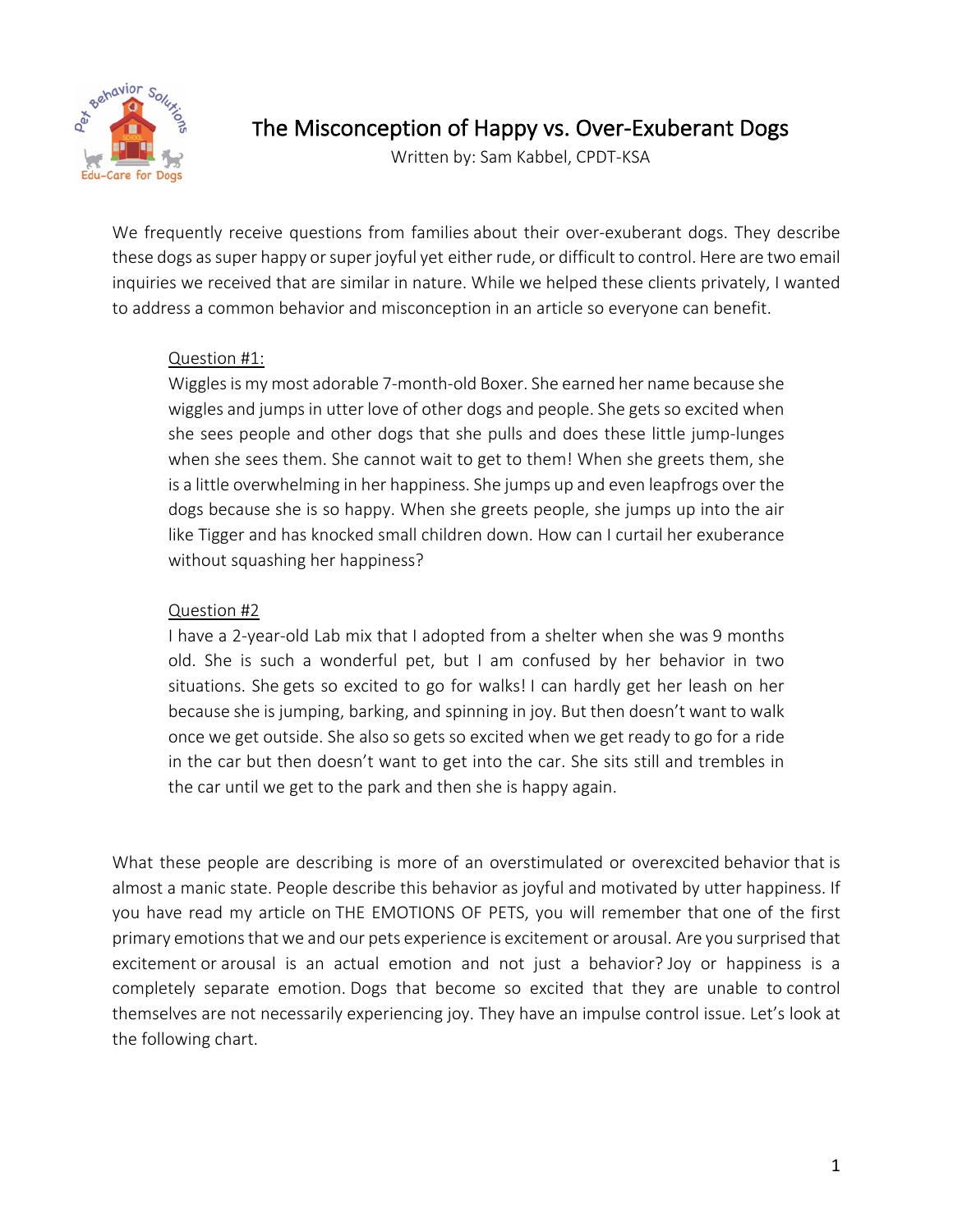

In this chart you can see that these super excited dogs are unable to think clearly. As arousal or excitement increases, cognitive ability decreases. This means that when over-aroused, dogs are unable to think through a social negotiation or recall their training. Social negotiations involve an interaction or a behavior and a response. Basically, "If you do this, then I do this. Then you do this in response to what I did." When dogs are this excited, they are merely 'visiting' their exuberance on others and this is not a good behavior sequence.

Many people think that a well socialized dog is super happy to see other dogs and people. They envision play and exuberant greetings. Actually, a well socialized dog knows how to behave in many situations. They know how and when to play; how to greet people and dogs in an appropriate manner; and how to be calm and neutral when the situation is appropriate. Most people comment when they see wonderfully calm dogs out in public, but they then see their own dog's "not calm" behavior as super happy.

The most important part of socialization is learning to be neutral. Unfortunately, we tend to almost create this excited behavior in our attempts to socialize our dogs or puppies. We encourage this exuberance, and some owners ramp their dogs up even more with excited talk prior to walks or greetings. We allow our dogs to pull to get to dogs and people in their excitement with the belief that this is how to properly socialize. With this sequence, a dog becomes too excited and can become frustrated with the leash restraint by not getting where he wants fast enough. Some dogs eventually become frantic or even angry with that frustration and then it may become excitement-based aggression as they mature or as the behavior progresses. People become confused because their dogs are so good with people and other dogs when they are off leash, but these same dogs can become leash frustrated or leash aggressive. This is not the proper socialization.

Dogs need to learn to take in things in their environment as they come instead of "binging" on their environment where they always want the next exciting thing. Dogs need to learn to simply be present and not always explore or sniff. They need to learn to be calm and neutral toward people and dogs unless the situation calls for interaction. We unwittingly train our dogs to think every person and every dog is there for them to play with and then wonder why they can't contain